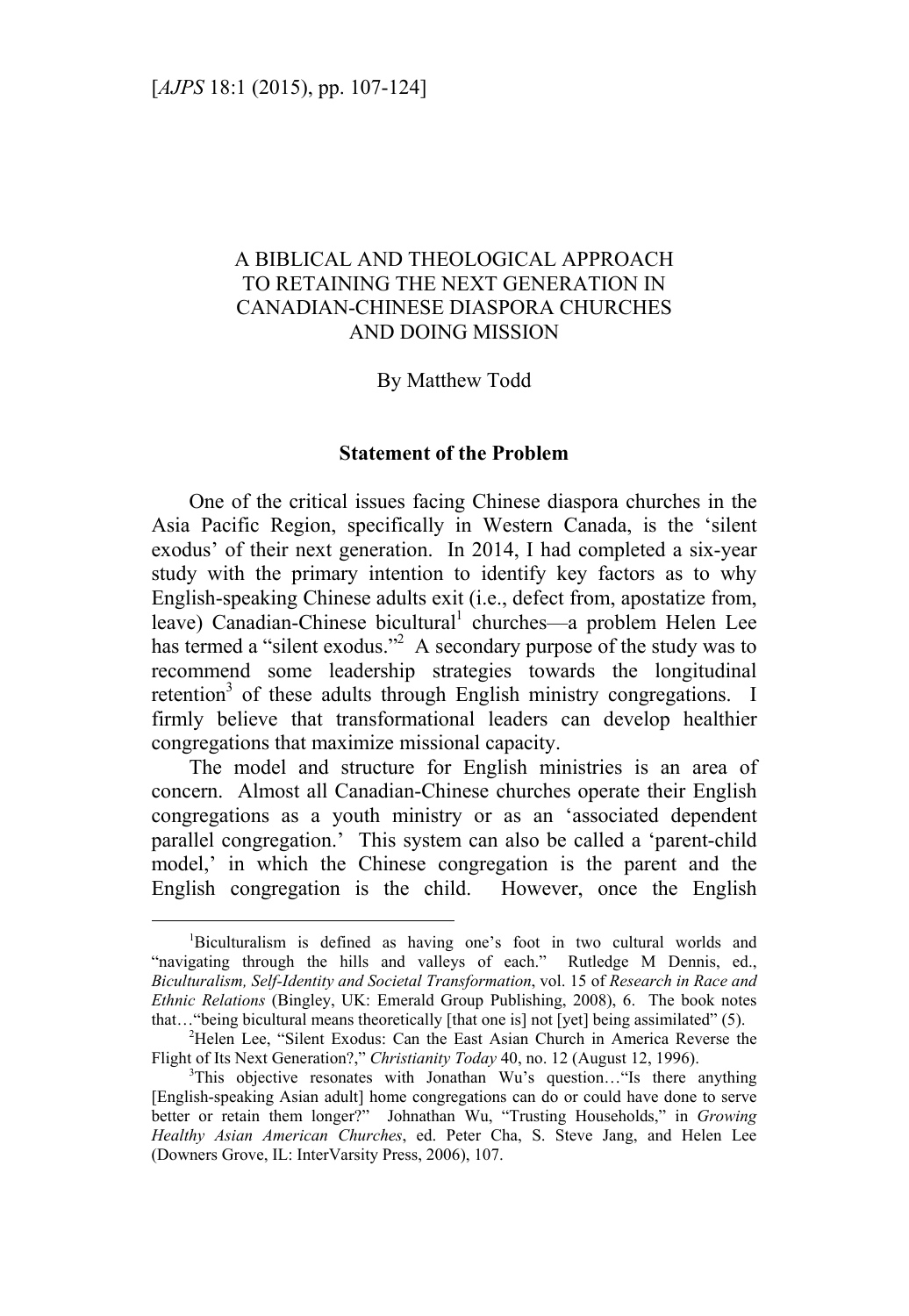congregation matures into adulthood and becomes intergenerational, enforcing a "systemic dependence on the Chinese-speaking congregation"4 becomes a significant factor in the silent-exodus phenomenon. If these churches switched to an 'associated independent parallel congregation model,' more people would more likely remain in these maturing English congregations, and fewer of them would leave the church.

Addressing the silent exodus and promoting development of a parallel independent congregation model in Chinese bicultural churches are intended to advance the fulfillment of Jesus' Great Commission. In Chinese bicultural churches, the networks of the English congregations tend to be more heterogeneous and multiethnic than those of the overseas-born Chinese congregations. For this reason, bicultural Chinese churches have unrealized potential to reach their communities (the nations) through their English congregations. But what if resistance towards egalitarianism and the associated parallel independent congregation model creates a barrier that makes it more difficult for the English congregation to bring in other races? The question might be . . . Is Jesus' Great Commission (i.e., reaching all nations) applicable to ethnic churches?

An emerging area of study has been in the interrelationship between religion and ethnicity.<sup>5</sup> The literature indicates that a major motivation for immigrants to create or join congregations composed of fellow immigrants is to share their ethnic backgrounds (e.g., traditions, customs, languages) and transmit their ethnicity to the next generation. $6$ In other words, there is a vested interest in maintaining a cultural context different from that of the broader intercultural/multicultural society/denomination the church is in.

I have spent a good deal of research and ministry time on both the question of incremental assimilation versus rigid preservation of a distinctive cultural identity for ethnic churches and the question of the role religious organizations play in endorsing either assimilation or

 $\frac{1}{4}$ <sup>4</sup>Marcus Tso, "English Adult Ministry in the Canadian-Chinese Churches," MB *Chinese Herald* 48 (August 2005): 6-8. The author points out that with this model…"the Chinese-speaking board continues to be the real decision maker, without any plan for a cultural/language and generational transition." 5

Pyong Gap Min and Jung Ha Kim, eds. *Religions in Asian America: Building Faith Communities* (Walnut Creek, CA: AltaMira Press, 2002). Paul Bramadat and David Seljak, eds. *Christianity and Ethnicity in Canada (* Toronto, ON: University of Toronto Press, 2008).

<sup>&</sup>lt;sup>6</sup>Helen Rose Ebaugh and Janet S. Chafetz, "Chinese Gospel Church: The Sinicization of Christianity," *Religion and the New Immigrants*, 180 ff.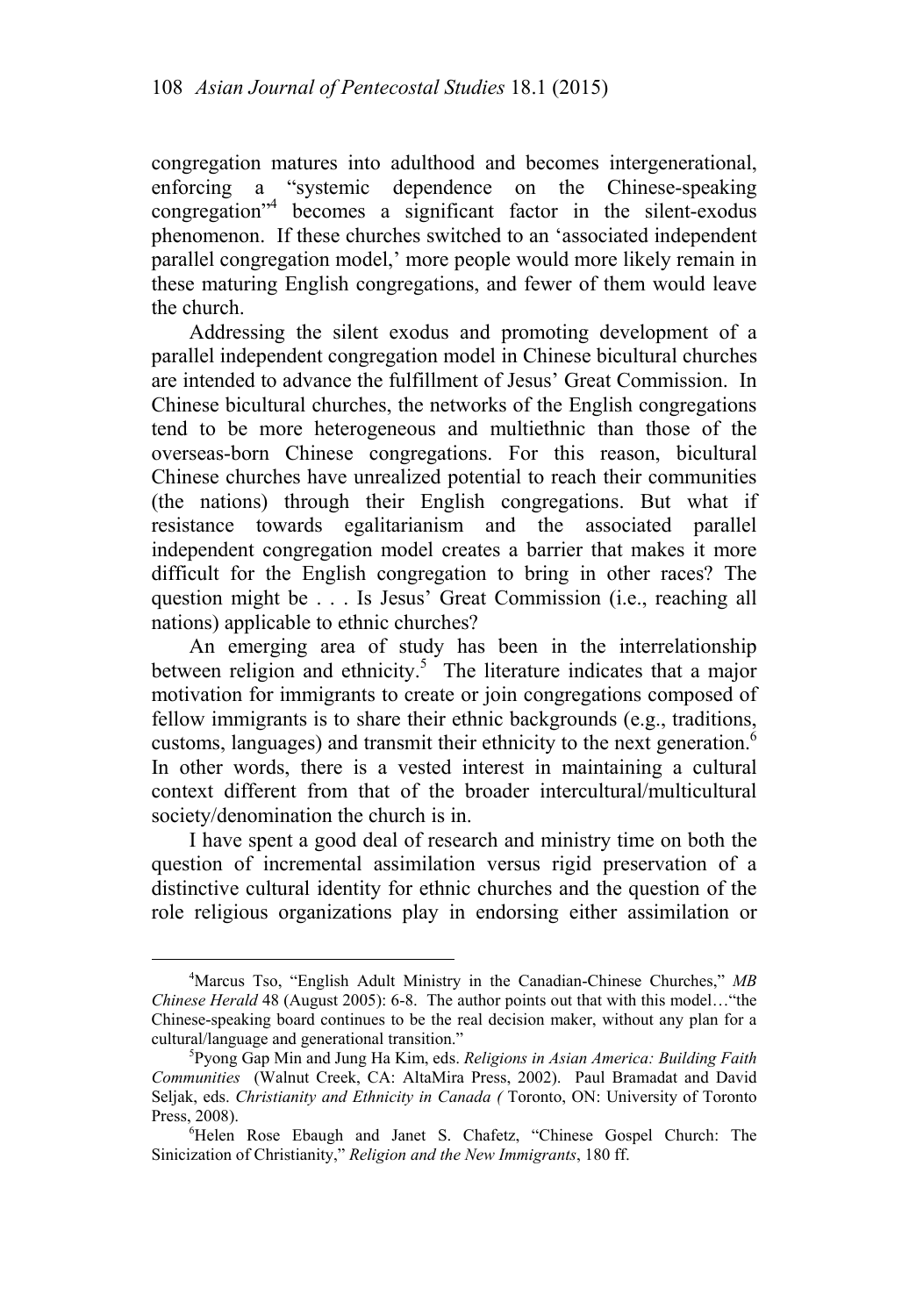cultural preservation. Members of ethnic churches in Canada opt to practice their faith in a manner that preserves ethnic identity; or they take an approach that allows incremental, selective adaptation to Canadian culture. While many laud the fact that Canada no longer espouses an assimilationist model for its immigrants, there can be an assumption that immigrant churches are going to be comfortable with practicing *carte blanche* multiculturalism. Ample research is available that suggests these churches experience a significant amount of tension in the transmission of their religious and ethnic identity to the next generation. My observation has been that ethnic churches tend to be very successful in reaching immigrants of their own ethnicity—for which I am thankful.

It is also obvious that an ethnic church will be especially effective in evangelizing non-believers that belong to its ethnic group (homogeneous unit). One could think of ethnic churches as 'midwives' who help first-generation Christians with cultural transition and the transmission of faith. They also try to do a good job of nurturing early faith in their second generation. For example, English-language congregations in Chinese churches have been established to 'keep their kids' and to transmit faith and Chinese culture. The problem is that, for a high percentage of these churches, the immigrant group expects the emerging English-language congregations to follow its example in mission—that is, reaching out exclusively to the same immigrant group, even though the English congregations have wider social networks.

Churches of any ethnicity can function partly as cultural societies. Now the question is…Because there are ethnic churches that may have such a vested interest in preserving and reproducing their cultural traditions, customs, and language, does Jesus' Great Commission to "go and make disciples of *all nations*" (Matthew 28:19) apply to cultural churches? Are ethnic churches 'off the hook,' so to speak, from participating in, initiating, and commissioning cross-cultural, multiethnic, and multiracial outreach, mission, and evangelism or from establishing parallel associated but independent English congregations that are autonomous in mission?

I find it meaningful to remind myself how Christ started the new era of the church. It was with a more inclusive idea about who the new family of God would embrace.<sup>7</sup> Every human being bears the image of

 $\frac{1}{7}$  $\gamma$ <sup>7</sup>My theology also comes from examples in scripture of the Lord incorporating multiethnic peoples into the family of God. These include Ruth, a Moabite (Ruth 1:4); Rahab, a Canaanite (Joshua 6:22-23); Uriah the Hittite (2 Samuel 11:3); a Roman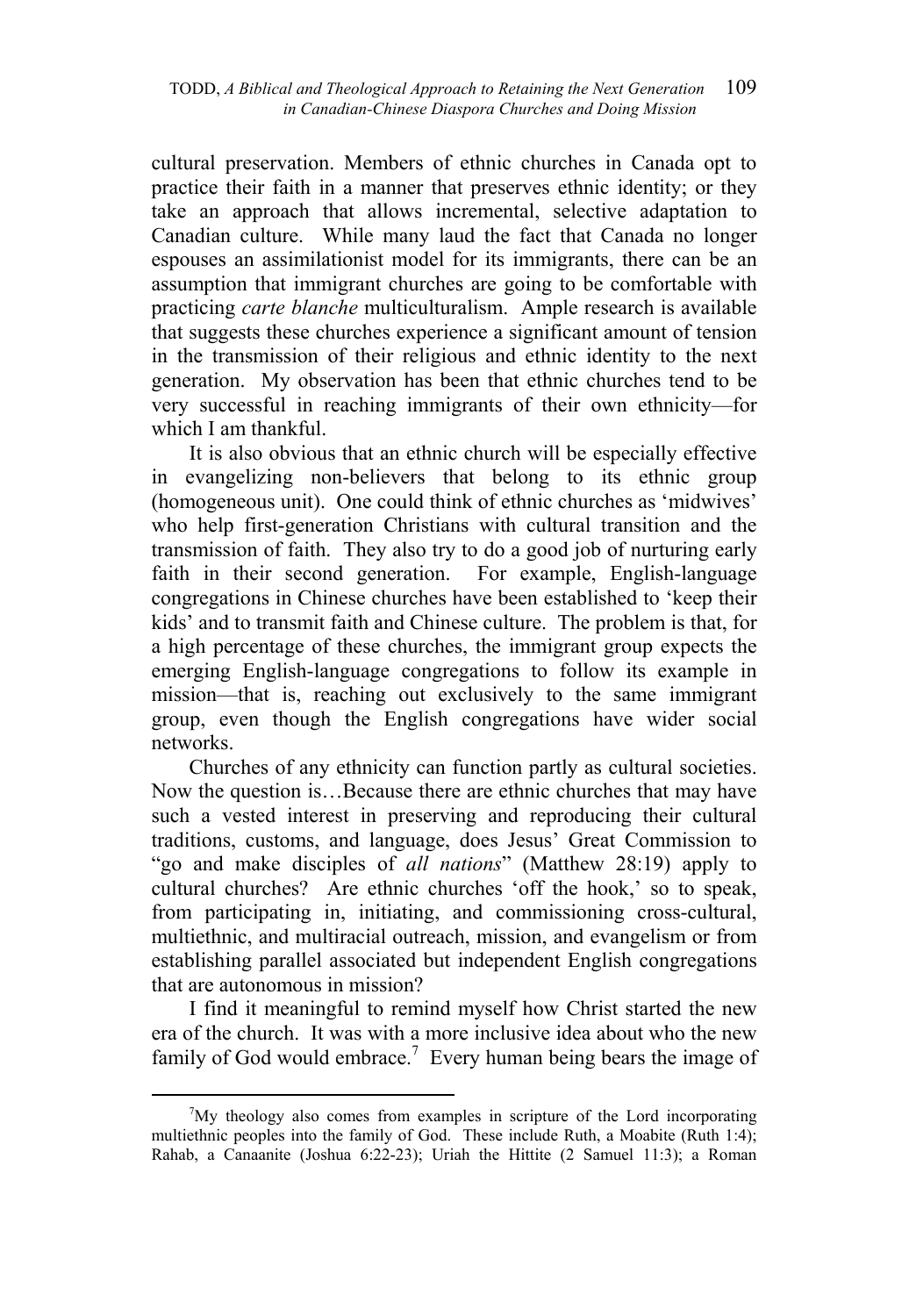God and, therefore, is eternally valuable to him (Genesis  $1:27$ ).<sup>8</sup> Every race was precious enough for the Creator of the universe to give his only Son to die (John. 3:16). Thus, it is wise to embrace the Lord's opinion and the priority he puts on 'the world.' One of the features of human fallenness/brokenness can be an inability to grasp the scope of who the new spiritual family includes—redeemed people from every nation. In the Old Testament, the Jews frequently seemed to struggle with keeping the faith as an ethnic faith, but God intended them to be a 'light to the nations' (Isaiah 42:6). Certainly, while there is some scriptural evidence of non-Jews coming to faith, there is considerably more of God having to judge the people of Israel, in part because of their treatment of foreigners (e.g., Malachi 3:1-5, Zechariah 7:10-14).

When the Christian church first got started, it was an ethnic church, and there is evidence that many Christian Jews continued to struggle with, including people of other ethnic backgrounds (see Acts 15). One of the early tensions in the Christian Jewish community was with other Jews who were culturally different. The local-born Jews were having a problem with overseas-born Jews. For example, "Grecian" Jews were overlooked in the distribution of food; they looked like Jews but were bicultural, part of the Jewish Diaspora (Acts 6:1). Luke pointed out that they were among the "Jews from every nation" (Acts 2:5). $9$ 

The first generation of Christian Jews also struggled with cultural/racial biases over other Christian Jews taking the gospel to different people groups. For instance, Peter struggled with the Holy Spirit over associating with those not of his race—e.g. Cornelius (of the

 $\overline{a}$ 

Wayne Grudem comments that, "This has profound implications for our conduct towards others [that every culture and] race deserve equal dignity and rights." Wayne Grudem, *Systematic Theology* (Grand Rapids, MI: Zondervan, 1994)*,* 450. 9

<sup>9</sup>Some Canadian-born Chinese have expressed to overseas-born Chinese leaders that their experience were similar to this story.

<sup>(</sup>Matthew 8:5); a Greek (Mark 7:24-30); and many Samaritans (John. 4:39-42). The book of Acts focuses on the spread of the gospel to the world—from one ethnic group to another (Acts 17). Christ's Great Commission and his heart for the ethnic groups of the world is very clear (Matthew 28:19, Mark 16:15). Additionally, my theology for harmonious multiethnic living comes from Paul's teachings, including Galatians 3:26-28: "You are all sons of God through faith in Christ Jesus, for all of you who were baptized into Christ have clothed yourselves with Christ. There is neither Jew nor Greek, slave nor free [poor or rich], male nor female, for you are all one in Christ Jesus." In advocating for parallel independent congregations, it is important to also focus on what Christians hold in common: "There is one body and one spirit—just as you were called to one hope when you were called—one Lord, one faith, one baptism; one God and Father of all, who is over all and through all and in all. But to each one of us grace has been given as Christ apportioned it" (Ephesians 4:4-7).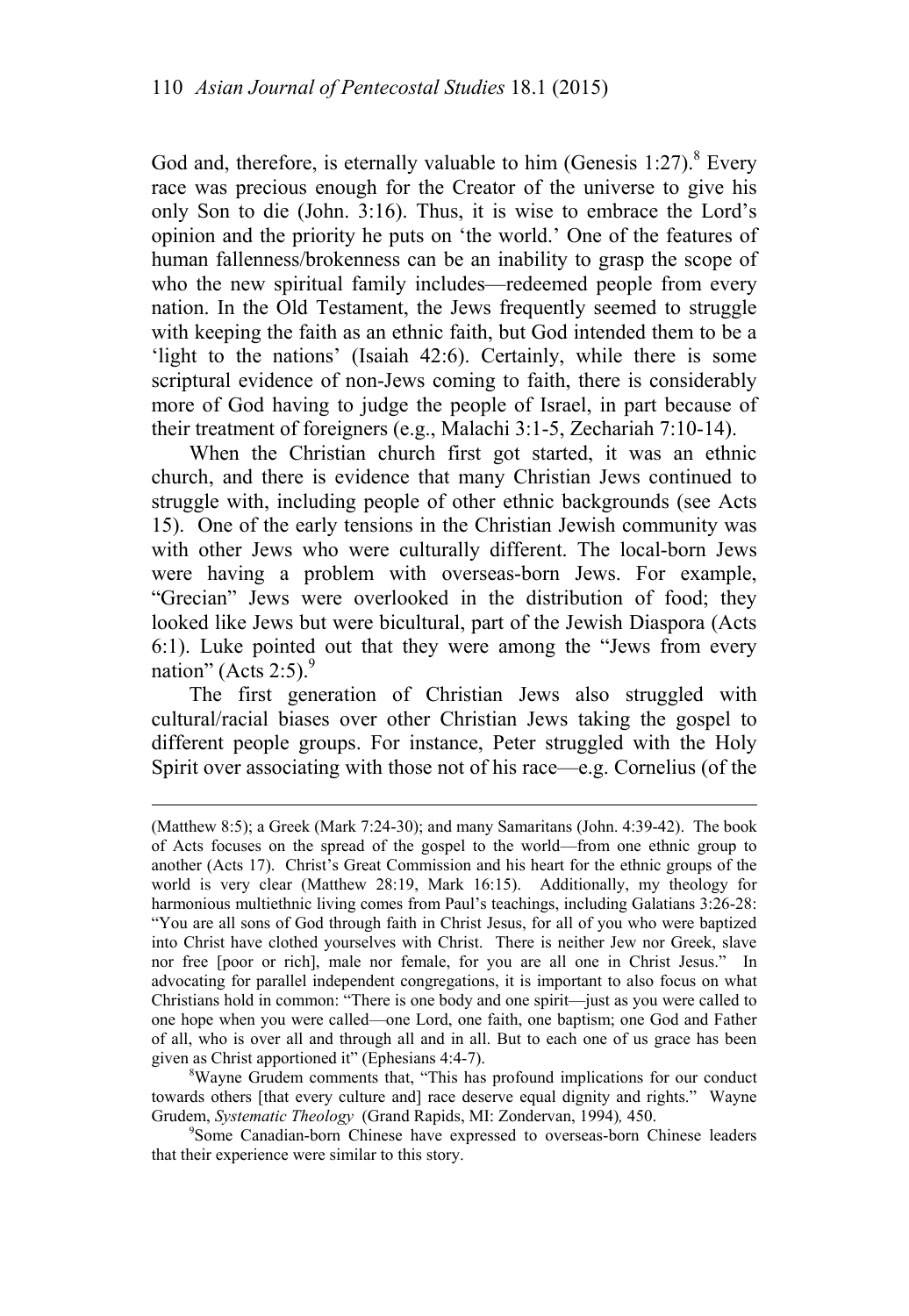Italian Regiment) and other gentiles (Acts 10:9-48); the impression is that he would have preferred segregation (see Acts 11, Galatians 2:11- 13). But in obeying the Holy Spirit, he witnessed the outpouring of God's presence, causing him to conclude . . . "I now realize how true it is that God does not show favoritism but accepts men from every nation who fear him and do what is right. Jesus Christ is Lord of all" (Acts 10:34). Luke records the criticism Peter received from the Christian-Jewish ethnic church for focusing gospel initiatives outside the Jewish race and culture (see Acts 11). Jewish believers' obedience in sharing the Good News sparked a multiracial/multicultural church in Antioch (Acts 11:19-21). Peter had to "revision and rethink [his] theological paradigm" and make a shift. $10$ 

### **Three Observations**

### The Lord Gave the Great Commission to an Ethnic Group of Jewish Men

Jesus said, "Go into all the world and preach the good news to *all* creation" (Mark 16:15). His followers were to begin among their own ethnicity, but they weren't to stop there; they were to reach out to "Jerusalem . . . Judea . . . Samaria . . . the uttermost part of the earth" (Acts 1:8). Despite the fact that Jesus had clearly instructed that the gospel was to be spread to every nation, too many in the firstgeneration Jerusalem Christian-Jewish church were reluctant to be inclusive of other nationalities in evangelism. Many, but not all, didn't show a lot of enthusiasm for reaching other races/cultures with the gospel.

# The Lord Specifically Intervened to Call Out Individuals of the First-Generation Ethnic Church

If it wasn't for God's direct intervention (e.g., Peter's vision, Paul's calling), one wonders how long it would have taken for the early church to be mobilized to do world evangelism. However, two persecutions—40 AD and 70 AD—forcibly scattered Jewish Christians

<sup>&</sup>lt;sup>10</sup>Ray S. Anderson, "The Praxis of the Spirit as Liberation for Ministry," in *The Soul of Ministry: Forming Leaders for God's People* (Louisville, KY: Westminster John Knox Press, 1997), 118.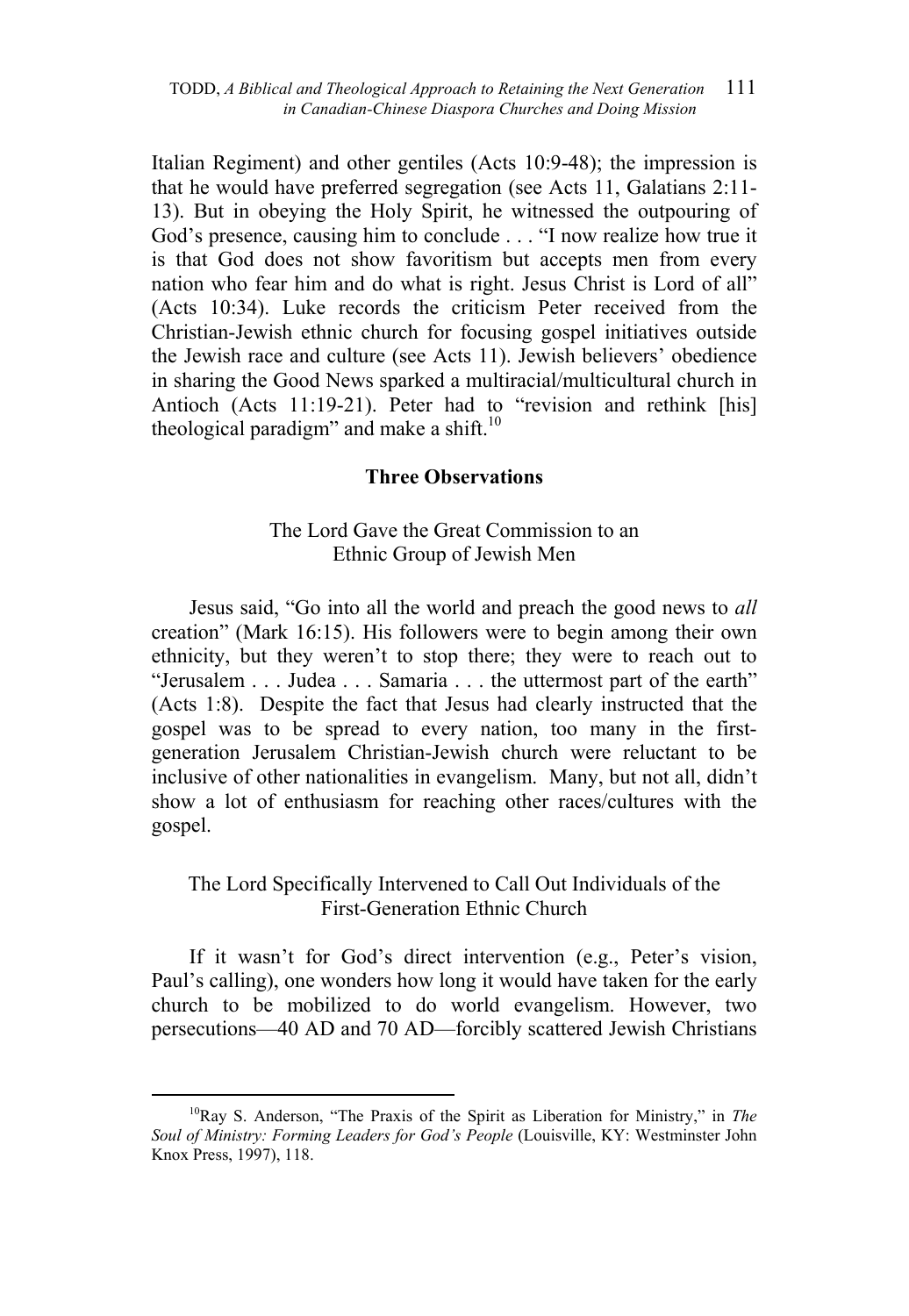from Jerusalem to geographical areas that were more multiethnic.<sup>11</sup> Paul especially found himself challenging people of his own ethnicity about their sin in keeping the gospel 'ethnic' instead of offering it to people of other ethnicities. He knew his ultimate identity as a citizen of heaven was greater than his ethnic background (Philippians 3:20). On more than one occasion, Paul felt compelled to tell the church that the Lord had made all of the redeemed into one family:

- "[Jesus] has made the two one and has destroyed the barrier, the dividing wall of hostility" (Ephesians 2:13-14).
- "His purpose was to create in himself one new man out of the two, thus making peace and in this one body to reconcile both of them to God through the cross, by which he put to death their hostility" (Ephesians 2:15-17).
- "The Gentiles are heirs, together with Israel, members together of one body, sharers together in the promise of Christ Jesus" (Ephesians 3:6).
- "We will in all things grow up into him who is the Head, that is Christ. From him the whole body, joined and held together . . . grows and builds itself up in love" (Ephesians 4:15-16).

Paul found himself having to challenge those of his own ethnicity for showing prejudice in evangelism and even for treating differently those Christians who did not share the Jewish ethnicity (Galatians 1:7- 10, 2:11-16). He even took Peter to task for behaving as if one race was better than another and for dividing the church (Galatians 2:13). This second-class treatment of gentile Christians (via in the matters of withdrawal/separation during fellowship and hospitality) was basically canceling out all that Peter and Paul had preached to people who were of a different ethnicity—that the gospel was for all ethnicities/cultures/races and that all would become equal in the family of God. Paul did not hesitate to label the second-class treatment of other Christian ethnicities as hypocritical and out of line with the gospel. He had to remind the Jewish ethnic church that . . . "There is neither Jew nor Greek, for you are all one in Christ Jesus" (Galatians 3:28). Jesus spoke of others not yet reached with the gospel and of bringing them together into one flock (John 10:16). Paul taught that

 <sup>11</sup>Earle E. Cairns, "To the Jew First," in *Christianity Through the Centuries: A History of the Christian Church* (Grand Rapids, MI: Zondervan Publishing House, 1981), 56, 58.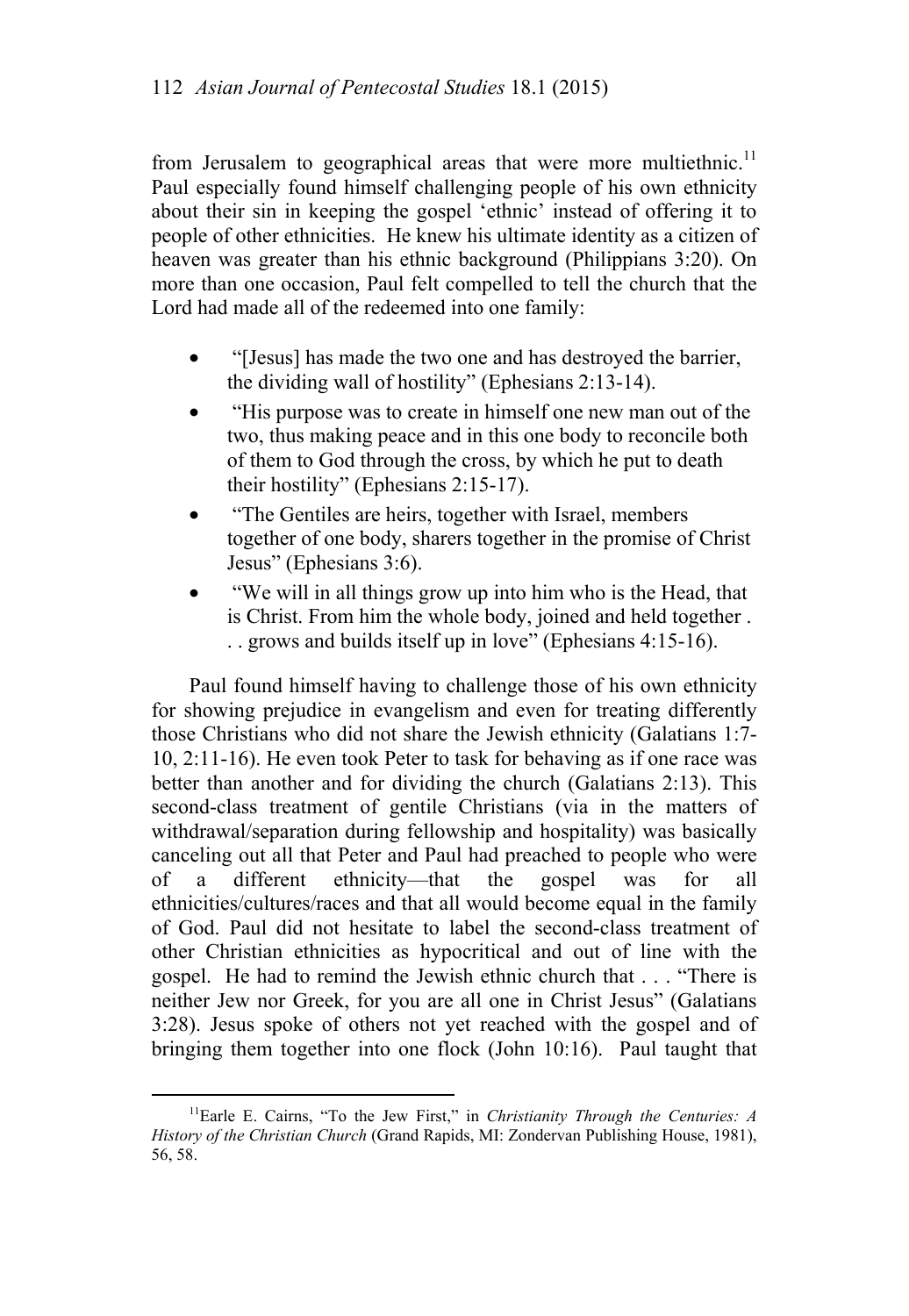the body of Christ was to be racially and culturally diverse—"whether Jews or Greeks" (1 Corinthians 12-13)—and that for the Christian to have feelings of ethnic superiority was a sin (Philippians 2:1-8).

In the Bible, God is never found affirming racial, ethnic, or cultural segregation, only religious segregation—"Let us do good to all people, especially to those who belong to the family of believers" (Galatians 6:10). It is true that Paul was mindful of his ethnicity as a starting point in evangelism—"to the Jew first" (Acts 19:8-10, 26:20). But he didn't stop there, taking the gospel to those culturally removed. Heaven will be multiracial and multicultural (Revelation 7:9), and one day all cultures will bow before Christ (Ephesians 1:10, Philippians 2:6-11).

In light of this clear biblical teaching, ethnic churches should be seen as the beginning, not the end, of God's vision for his church. Biblically and historically, diaspora churches are also called to engage in cross-cultural mission. So here's the real question . . . If Christ commanded his Christian-Jewish ethnic followers to make disciples of all nations, how can any Christian individual or church be exempt from the Great Commission today? The development of associated independent parallel English-speaking congregations is one optional step towards fulfilling Christ's mission.

# The Gospel Moved from Being an Ethnic Enclave to Crossing Cultural and Ethnic Boundaries

If Christians want to know what they are supposed to be doing, sometimes it helps to see a vision of where they are going. The Apostle John provides a picture of the whole family of God singing before the living God Almighty—a group of worshipers "from every tribe and language and people and nation standing before the throne and in front of the Lamb" (Revelation 5:9-10; 7:9). How can heaven be so racially diverse? In part, the people of God are diverse because of the obedience of Christian leaders in every generation to go out of their 'comfort zones' to reach others who are racially, ethnically, and culturally diverse. The will of God is that all of the redeemed would be one on earth as they will be in heaven (John 17:22). Isaiah said that the desire of God for his church is that it be a "house of prayer for all nations" (Isaiah 56:7). When Jesus quoted that that passage, the religious leaders feared him. They didn't want the nations to worship with them, so they looked for a way to kill Jesus and his mission (Mark 11:17-18).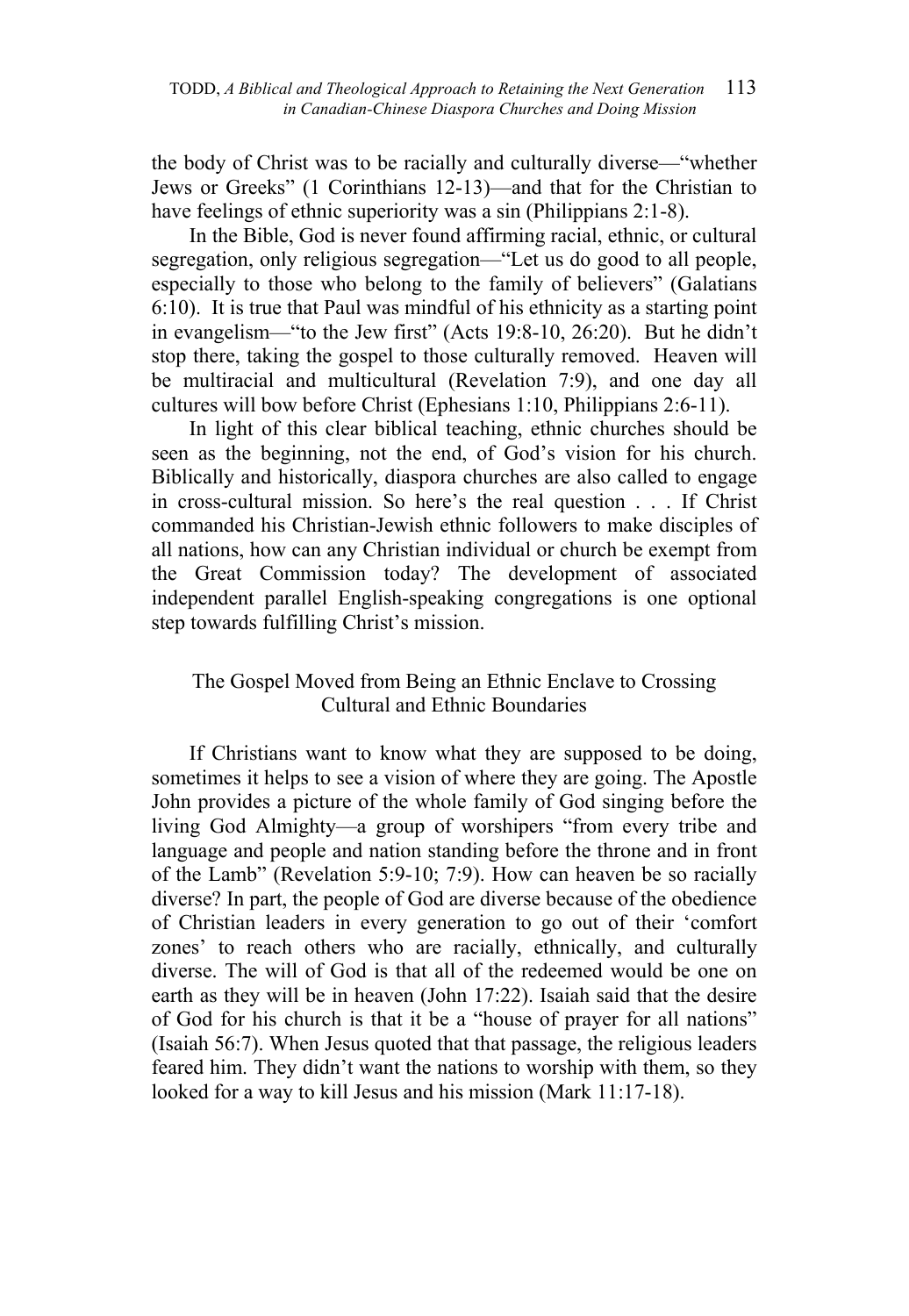How can people who are heavily invested in their cultural identity be brought to where they begin to invest in cross-cultural/intercultural outreach? The place to begin is to do an effective job of teaching people that God loves the world—not just their own ethnicities, but every nation. They need to grasp the reality that their present and eternal identities are to be found in this multiethnic global family of God. For this reason, church leaders should make certain that their churches' mission (expressed in their statement of faith<sup>12</sup>) is based on the Great Commission. It is one thing to talk about these truths, yet another to put them into practice. Church leaders should then ask if their churches are comfortable with multicultural expressions within their particular contexts.

Scripture shows clearly what the new spiritual family of Christ is supposed to look like.<sup>13</sup> Today, Christianity is no longer identified strictly with its historic first-century ethnicity.<sup>14</sup> Rather, it is a global faith family. Out of many ethnicities and races, God has created a new multiethnic nation (1 Peter 2:9)—the family of God. Christians are called to obey the Lord in this area, to work for unity in the body of Christ, and to advance Christ's kingdom beyond barriers of race and culture.

Since the Kingdom of God is to be multiracial, then no ethnic church can relinquish its responsibility to obey Jesus' Great Commission to reach all nations. In fact, in bicultural Chinese churches (i.e., those that have English-speaking congregations), the capacity for evangelism may be even greater because of the members' transnational and multicultural social networks. There is a parallel between Canadianborn Chinese and Timothy, who was bicultural, a hybrid who successfully did mission among two cultures—Jewish and gentile (Acts 16:1-5, 1 Timothy 1:3).

One of the significant ways a bicultural church can carry out Jesus' Great Commission is to release, resource, bless, and affirm its English congregation to do mission in ways that are authentic for that congregation. One such way is to make it an associated independent parallel congregation. As wonderful as the Chinese cultural heritage

 $12$ Many Chinese churches say in the statements of faith on their websites that they value spreading the gospel and missions. Many of them are in multicultural communities, but the ethnic composition of their churches is not representative of their

communities. 131 Timothy 5:1-2, 2 Corinthians 6:18, Matthew 12:49-50, 1 John 3:14-18; Grudem,

<sup>858. 14</sup>By the second century, the Christian church was no longer Jewish but predominantly gentile.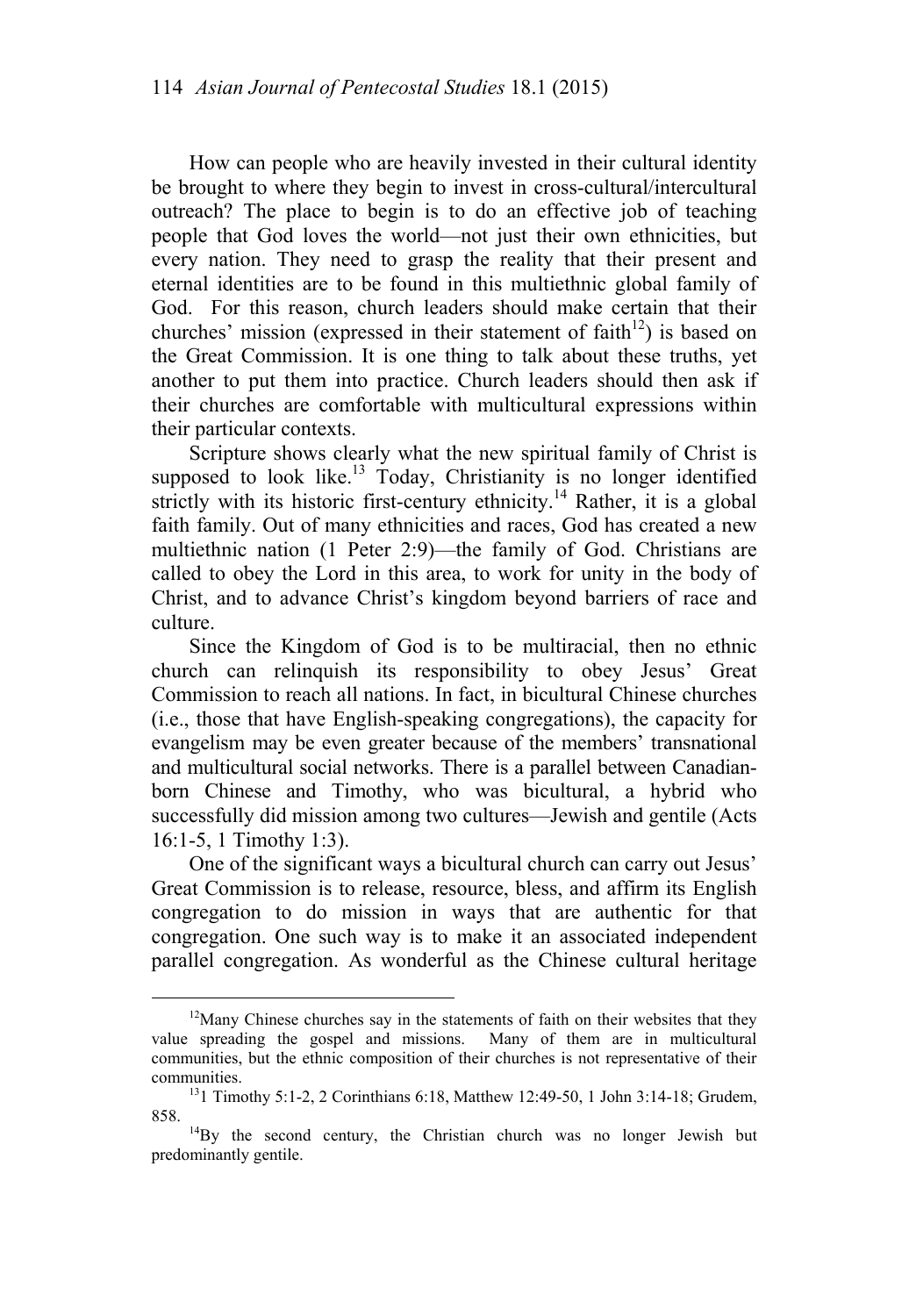may be, I hope that every Chinese Christian church has a greater mission for its English congregation than just 'keeping our kids with us' and 'transmitting our ethnicity' to the next generation. When leaders in Chinese churches see the Holy One face to face (Revelation 22:4, 2 Corinthians 5:10), they will be made keenly aware of whether they have obeyed the heart of God in mission; their "work will be shown for what it is," whether its foundations were in Christ (1 Corinthians 3:12-13, 2 Corinthians 5:10, Romans 2:6-11, 14:10,12, Revelation 20:12,15). An English ministry needs a spiritual vision rooted in Christ's mission. The networks of an English congregation in a Chinese church tend to straddle two cultures. This bicultural reality should be acknowledged, nurtured, commissioned, and released, in many cases through an associated independent parallel congregation.

## **Further Theology Towards the Retention of English-speaking Adults Associated with Chinese Churches**

Theology for Cultural Transition/The Creation of Subcultures

Humanity makes culture because human beings are created in the image of God (Genesis 1:26-27, Acts 17:28), who is the Maker of heaven and earth. Humanity has been given a cultural mandate to take care of the created order (Genesis 2:15), and this includes culture. Culture, says Rah, "consists of shared socially learned knowledge and patterns of behavior."15 Humankind has been given dominion over creation and culture (Genesis 1:26-28, Psalm 8:6, Genesis 9:1); therefore, culture is dynamic, is something human beings both generate and change—e.g., Christians are charged with reconciling cultural elements to God (Colossians 3:23-24). As Niebuhr has discussed, human beings need to recognize that they can co-create with God in the transformation of culture.<sup>16</sup> Yancey notes that the "static notion of culture needs to be challenged . . . all cultures are constantly changing

 <sup>15</sup>Soong-Chan Rah, "A Theology of Culture," *Cultural Intelligence for a Changing Church* (Regent College, 2013), compact disc. 16<br><sup>16</sup>Richard Niebuhr, "Theological Convictions," in *Christ and Culture* (New York,

NY: Harper Collins Publishers, reprint 1996), 194-196. From an anthropological perspective of culture, both theology and culture are things that humans produce, and they only do it well if God is their ultimate point of reference. Kathryn Tanner, "The Nature and Tasks of Theology," in *Theories of Culture: A New Agenda for Theology* (Minneapolis, MN: Fortress Press, 1997), 63-65.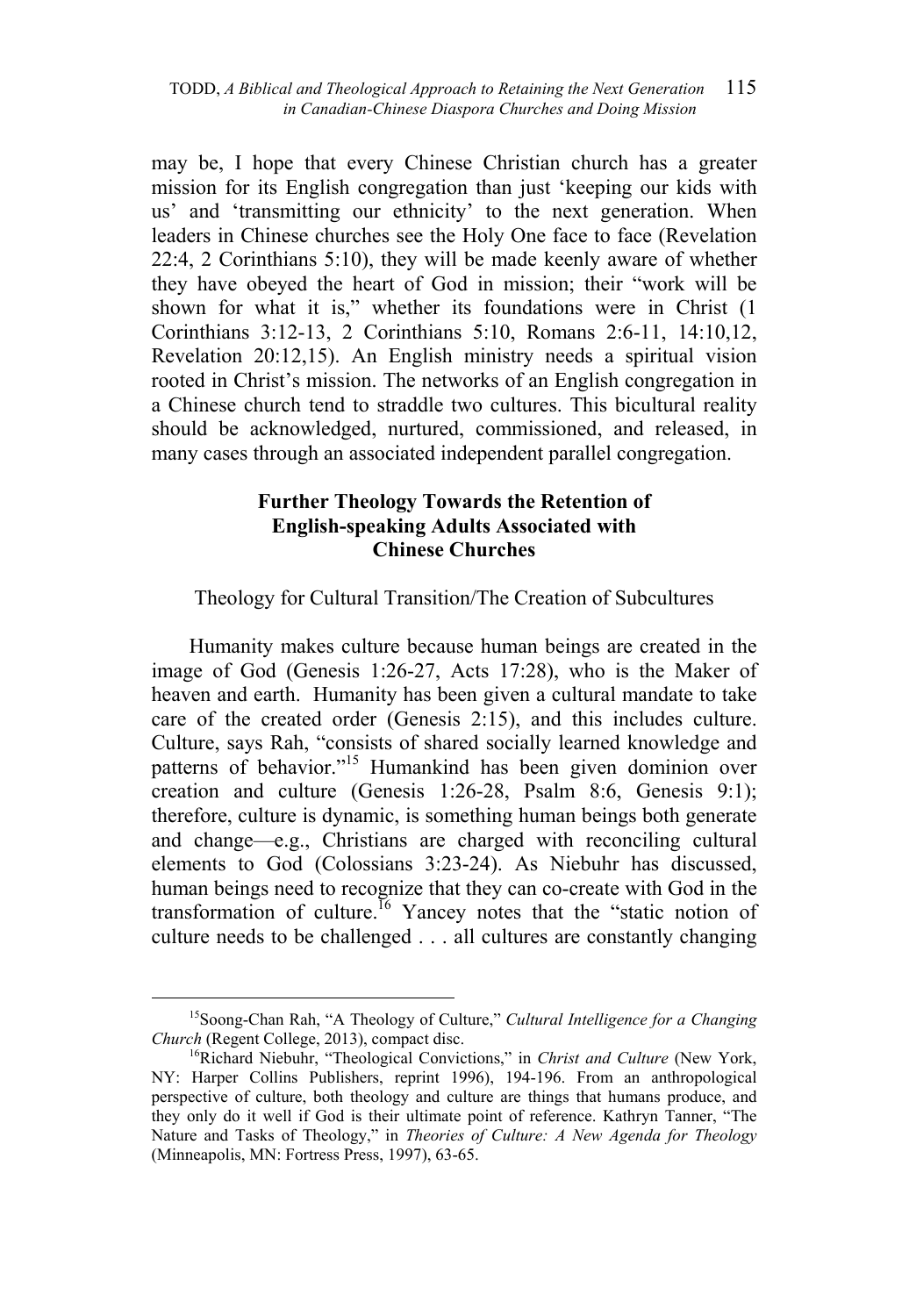over time and will change . . . from exposure to other cultures."<sup>17</sup> Christians are reminded that stewardship includes culture (Matthew 25:14-30) because culture ultimately belongs to God (Psalm 24:1). Certainly, "The only way to change culture is to create more of it," says Crouch.18 Because humanity is given both the *imago Dei* and the common grace to make culture, there can be much of culture which is good, Kersten concludes.19

However, all "cultures . . . are an expression by fallen humanity [in the] attempt to reflect God's image through the process of creativity. $^{520}$ Therefore, Scripture warns

Christians not "to conform to this present age" (Romans 12:2) and to be cautious of "the deception of the world's wisdom (1Corinthians 3:18-19)."21 Thus, when Christians witness power groups blocking cultural diversity, they should recognize it as a symptom of human depravity. "The gospel destigmatizes and deabsolutizes every culture; no culture can claim it is the full expression of the gospel;" furthermore, Christians should recognize that the "gospel can only advance by being able to take root in every culture. $2^{22}$  Sugikawa and Wong aptly state that, "When Christ is 'born' into each society, his presence may oppose, replace, complete, or fulfill various aspects of society's culture."<sup>23</sup> The New Testament shows many subcultures transformed by the gospel. The Great Commission has profound implications for the cultural mandate in terms of how the Good News enters into different cultures (Matthew 28:18-20). Only God's people can fulfill this salvific aspect of the cultural directive. Although there is no culture-free expression of the gospel, Christians

 <sup>17</sup>George Yancey, *One Body, One Spirit: Principles of Successful Multiracial* 

*Churches* (Downer Grove, IL: InterVarsity Press, 2003), 39.<br><sup>18</sup>Andy Crouch, *Culture Making: Recovering our Creative Calling* (Downers Grove, IL: InterVarsity Press, 2008), 67.

<sup>&</sup>lt;sup>19</sup>G.H. Kersten, *Reformed Dogmatics*, vol. 1 (Grand Rapids, MI: Wm. B. Eerdmans, 1981), 78. Common grace is given to humanity in all cultural dimensions of life that require gifts and abilities with the accompanying virtues, graces, wisdom, understanding, capacities, and ethical exercise (78). Common grace is a reflection of God's love, mercy,

and preservation (75).<br><sup>20</sup>Soong-Cha Rah, "What Is Culture?," in *Many Colors: Cultural Intelligence for a Changing Church* (Chicago IL: Moody Publishers, 2010), 29.

<sup>&</sup>lt;sup>21</sup>Doug Heidebrecht, "Culture Clash: What Do We Mean by 'Culture'?," *MB Herald* 46, no. 9 (September 2007): 9.

 $^{22}$ Bob Paul, "Leadership Integrity," (class lecture, DMPM 922 Leadership Theory, Theology, and Practice, Carey Theological College, Vancouver, BC, January 18, 2013).

<sup>&</sup>lt;sup>23</sup>Nancy Sugikawa and Steve Wong, "Grace-Filled Households," in *Growing Healthy Asian American Churches,* ed. Peter Cha. Steve Kang, and Helen Lee (Downers Grove, IL: InterVarsity Press, 2006), 32.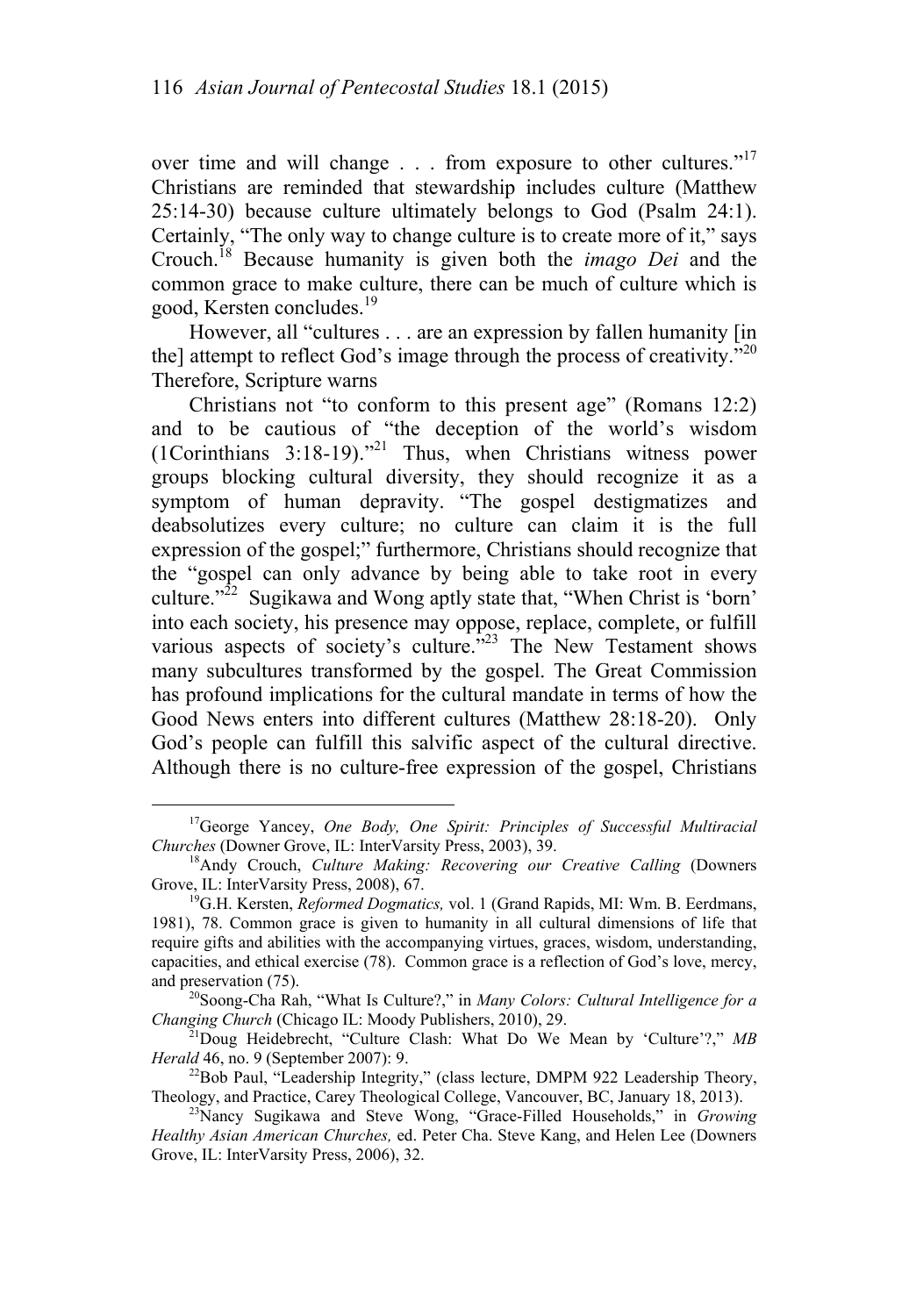are called to be an alternative culture that gives witness to the Good News.<sup>24</sup> Rah expressively states, "Our goal [is] to seek ways to honor the presence of God in different cultures."<sup>25</sup> Based on Revelation 7:9, which refers to cultures and languages, and Revelation 15:2-3, which refers to cultural forms, the knowledge that Christ's lordship includes everything plus the understanding that everything will be renewed (Romans 8:19-21) should mean that some human culture-making will have eternal significance.

### Theology for Cultural Inclusiveness and Diversity

Rah has made the case that a cultural framework (e.g., Western, Eastern, Confucian) can hold the church captive to a cultural worldview.<sup>26</sup> There are a number of themes in the Scriptures that invite the church to embrace diversity. Genesis 1 repeats five times God's pleasure in diversity. Mention of the various nations in Genesis 10 further reinforces God's acknowledgment of ethnic multiplicity. In Genesis 12:2-3, God tells Abram that he plans to bless all the peoples of the earth through him. Thus, if a people are redeemed, the cultures they create can be too. The obvious conclusion is that God intended the human family to become multiethnic and multicultural. A divine affirmation of dispersion is reinforced by the scattering after the flood (see Genesis 7) and after the tower of Babel incident (see Genesis 11). Sheffield suggests this scattering was meant as a gift.<sup>27</sup> Cultural multiplicity is the ramification of Genesis 1:28 and 9:1, where humankind is told to "be fruitful and increase . . . fill the earth."

Throughout the Old Testament, there are texts that refer to the people of God coming from many cultural backgrounds (Genesis 14:18, Exodus 3:1, 12:48-49). In the New Testament, people from every cultural background are invited into the Good News. In the book of Acts, the trajectory of outreach is towards the nations. Since "from one man [God] made all the nations" (Acts 17:26), God is therefore the

<sup>&</sup>lt;sup>24</sup>Darrell L. Guder, ed., *Missional Church: A Vision for the Sending of the Church in North America* (Grand Rapids, MI: Wm. B. Eerdmans, 1998), 87, 119.

<sup>&</sup>lt;sup>25</sup>Rah, "What Is Culture?," in *Many Colors*, 29. Rah says that Cultural Intelligence is about being hospitable to different cultures and cultural expressions and developing a biblical view, rather than a socially derived view of culture (195).<br><sup>26</sup>Soong-Chan Rah, *The Next Evangelicalism: Freeing the Church from Western* 

*Cultural Captivity* (Downers Grove, IL: InterVarsity Press, 2009), 207.<br><sup>27</sup>Dan Sheffield, "Biblical Reflection on Cultural Diversity," in *The Multicultural* 

*Leader: Developing a Catholic Personality* (Toronto, ON: Clements Publishing, 2005), 28.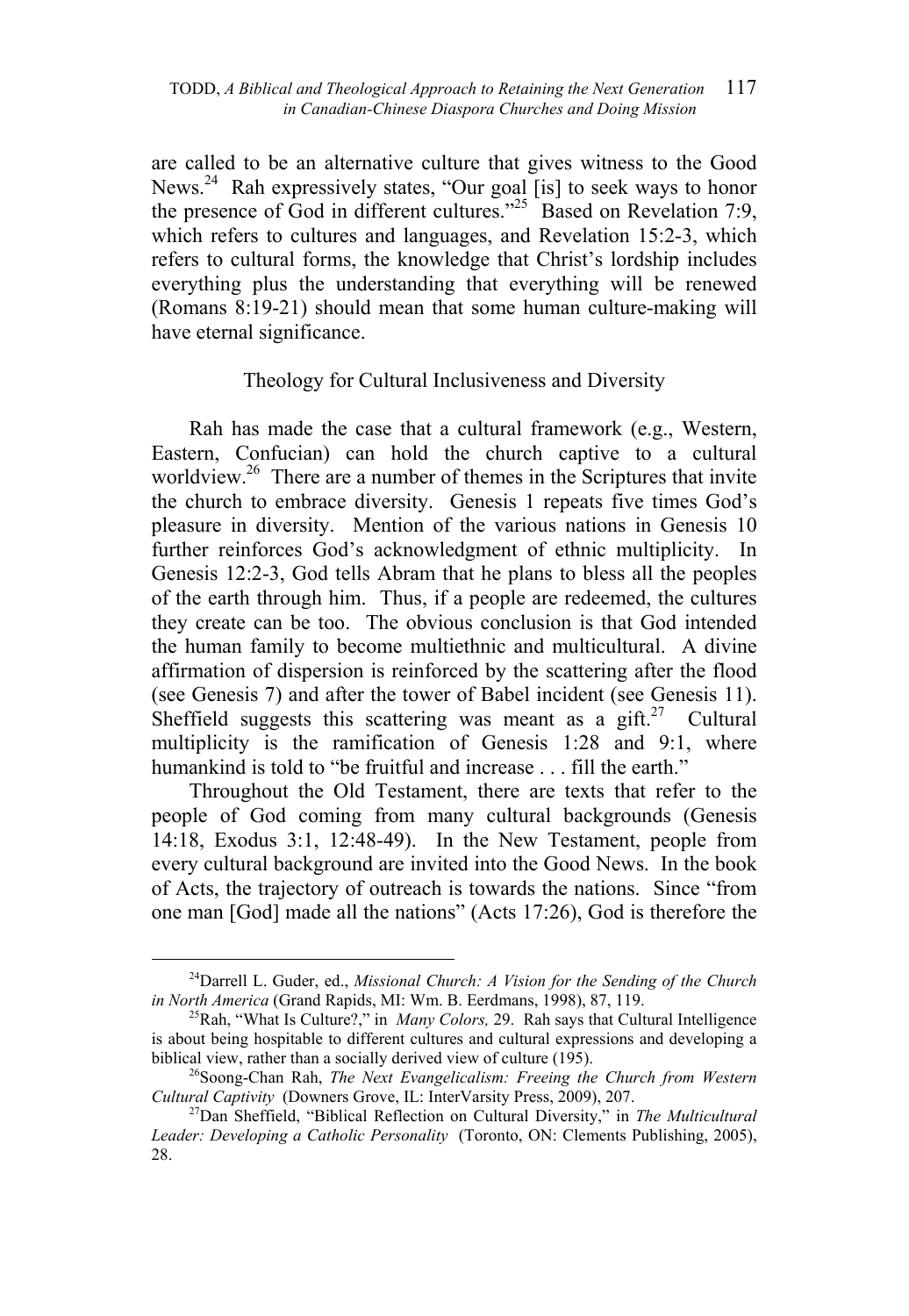ultimate source of the potential for cultural diversity. In declaring that the gift of salvation is extended to "everyone who calls on the name of the Lord (Acts 2:21)," no matter what culture they may have come from ("for all who are far off," Acts 2:39), God is presenting an inclusive, multiethnic, multicultural, and multiracial template for the church. Further, the church is reminded of the call to embrace unity in diversity (Galatians 3:28, Ephesians 4:3-6), with Christians called to love their neighbors (Matthew 5:44), their enemies (Matthew 5:46-48), and those different in the body of Christ (John  $13:35$ ).<sup>28</sup> There is nothing the matter with wanting to preserve culture (it's a matter of free choice), but to use that as an excuse to hinder other subcultures from doing culturally relevant mission is an act of suppression.

The reason for addressing cultural inclusivity is that many Chinese churches have not come to terms with how to keep the unity of the faith despite cultural diversity. Paul makes a call for unity and maturity in the body of Christ (Ephesians 4:1-6) and for Christians to "build others up according to their needs" (Ephesians 4:29). It is wrong to confuse unity with uniformity in the body of Christ (Romans12:4, 1 Corinthians 12:13, Ephesians 4:1-4). Creation shows that the Creator did not make everything the same—there is great variety. Scripture also advocates for cultural diversity (Ezekiel 47:22, Galatians 3:28, Colossians 3:11, Isaiah 56:6-8). Therefore, trying to preserve cultural uniformity in the church misses the point that the church in all its cultural diversity finds its identity in Christ. Simply put, "A biblically grounded theology of cultural diversity does not simply inspire us to affirm our differences . . . but also to . . . seek out truly reconciled relationships."<sup>29</sup> Lee offers an "Asian American theology in the context of marginality [as] an invitation . . . to meet as fellow strangers and to stand by each other in solidarity as we join in God's own joyous struggles to build the household of God where [others] can come and be at home.<sup>330</sup>

 <sup>28</sup>David K. Clark, "Theology in Cultural Context," in *To Know and Love God: Method for Theology (Wheaton, IL: Crossway Books, 2003), 126-128.* <sup>29</sup>Ibid., 131.

<sup>30</sup>Sang Hyun Lee, "Pilgrimage and Home in the Wilderness of Marginality: Symbols and Context in Asian American Theology," in *New Spiritual Homes: Religion and Asian Americans,* edited by David K. Yoo *(*Honolulu, HI: University of Hawaii Press, 1999), 228.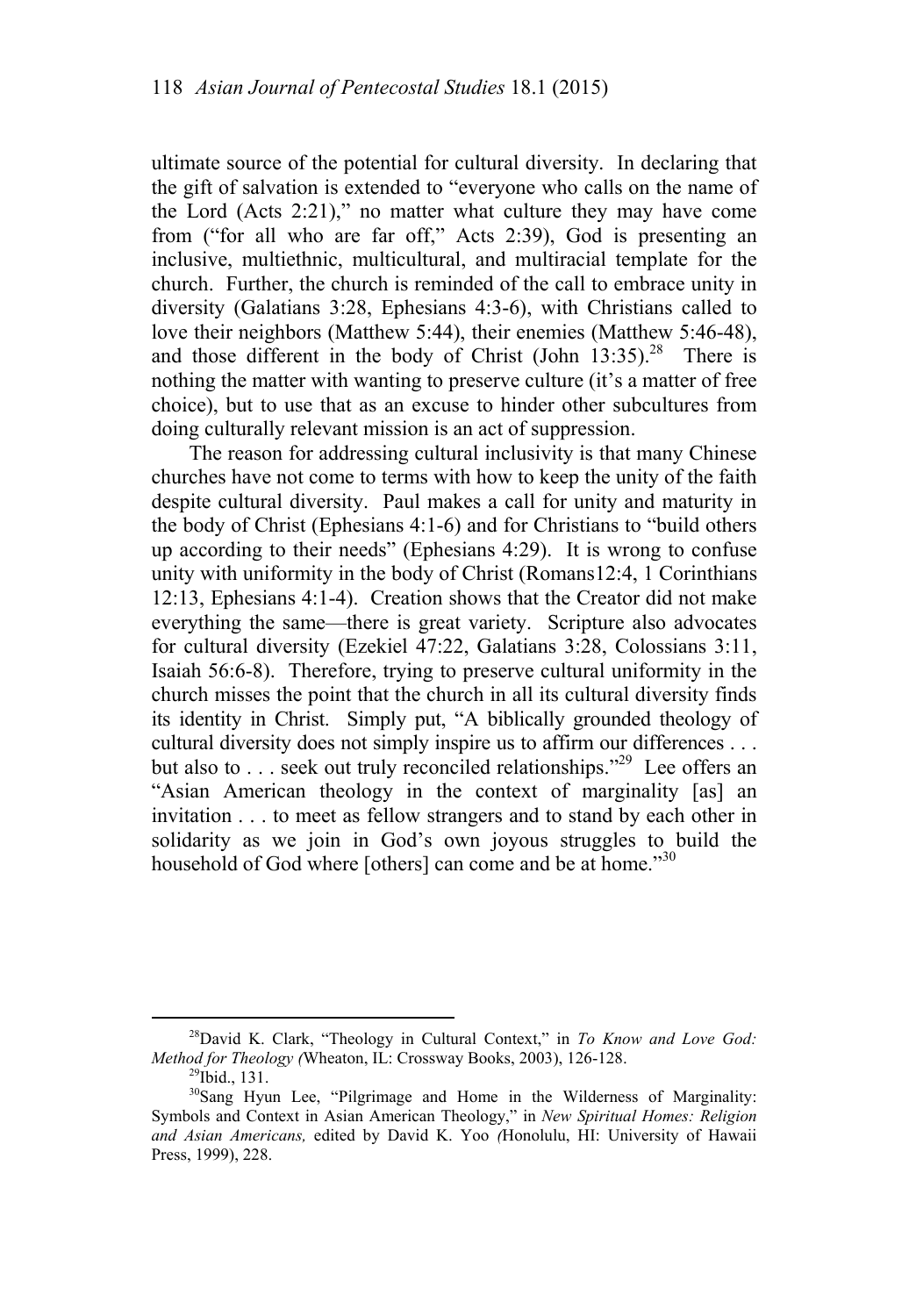#### Theology for Identity

I agree with Wing So that, "The quest of identity . . . is also a theological problem. $\mathfrak{I}^{31}$  Certainly, every wave of new Chinese immigrants has helped reinforce the retention of Chinese culture and kept Chinese communities negotiating identities between two worlds.<sup>32</sup> Ng has noted that historically many first-generation Chinese in the immigrant community have taken a dim view of local-born Chinese (LBC) assimilating into the Canadian/Western culture.<sup>33</sup> One firstgeneration Chinese labeled the acculturation of Canadian-born Chinese (CBC) as a problem of "the local born, who should be ashamed of their cultural corruption and deficiency. $^{334}$  On the other hand, in 1964, a CBC minister "reflected on the fallacy of assimilation and the merits of integration" as being more able to fully "participate . . . as Canadian citizens."35 Furthermore, "Embracing a Canadian identity should not entail the loss of one's ethnic culture."<sup>36</sup>

The statements by these two men demonstrate the competing views in Chinese culture of what it means to be Chinese-Canadian and what it might mean to be a Chinese Canadian Christian. Neither view makes it imperative that one cease to be Chinese or embrace Chinese culture. Wang notes that because CBC is a hybrid culture,  $37$  "The coexistence of Chinese and western (Canadian) identities in the church brings tensions and conflict into this community."<sup>38</sup> My impression is that

 <sup>31</sup>Wing Y. So, "Identity and Identification," in *A Winning Combination: ABC/OBC: Understanding the Cultural Tensions in Chinese Churches,* ed. Cecelia Yau *(* Petaluma, CA: Chinese Christian Mission, 1986)*,* 35. This quest asks questions such as, "Why am I here?" and "What is the ultimate reference point of my life?"  $\frac{32 \text{Wing}}{1245 \text{ m}}$  Chung Ng, "Negotiating Identities between Two Worlds, 1945-1970," in

*The Chinese in Vancouver, 1945-80: The Pursuit of Identity and Power (* Vancouver, BC: UBC Press, 1999), 88.<br><sup>33</sup> Ibid., 89.

<sup>34</sup> Ibid.

<sup>35</sup> Ibid., 105.

<sup>36</sup> Ibid.

<sup>&</sup>lt;sup>37</sup>Paul C. Wang, "A Study on Cross-Cultural Conflict Patterns and Intervention Between Two Generations of Leaders in Two Chinese Churches in Vancouver: Toward a Vibrant Intergenerational Partnership in Ministry," DMin dissertation, Trinity Evangelical Divinity School (Deerfield, IL, 2003), 6-7.<br><sup>38</sup>Ibid., 140. Wang believes that the coexistence of "interlocking identities of

Chinese culture, Canadian values, and Christian beliefs induce tensions and conflict" (32). Wang's belief is that CBCs are "a generation in search of its identity" (143). Yang comments that these tensions and conflicts become manifest where "immigrants want [LBCs] to show deference and obedience whereas [LBCs] want more independence and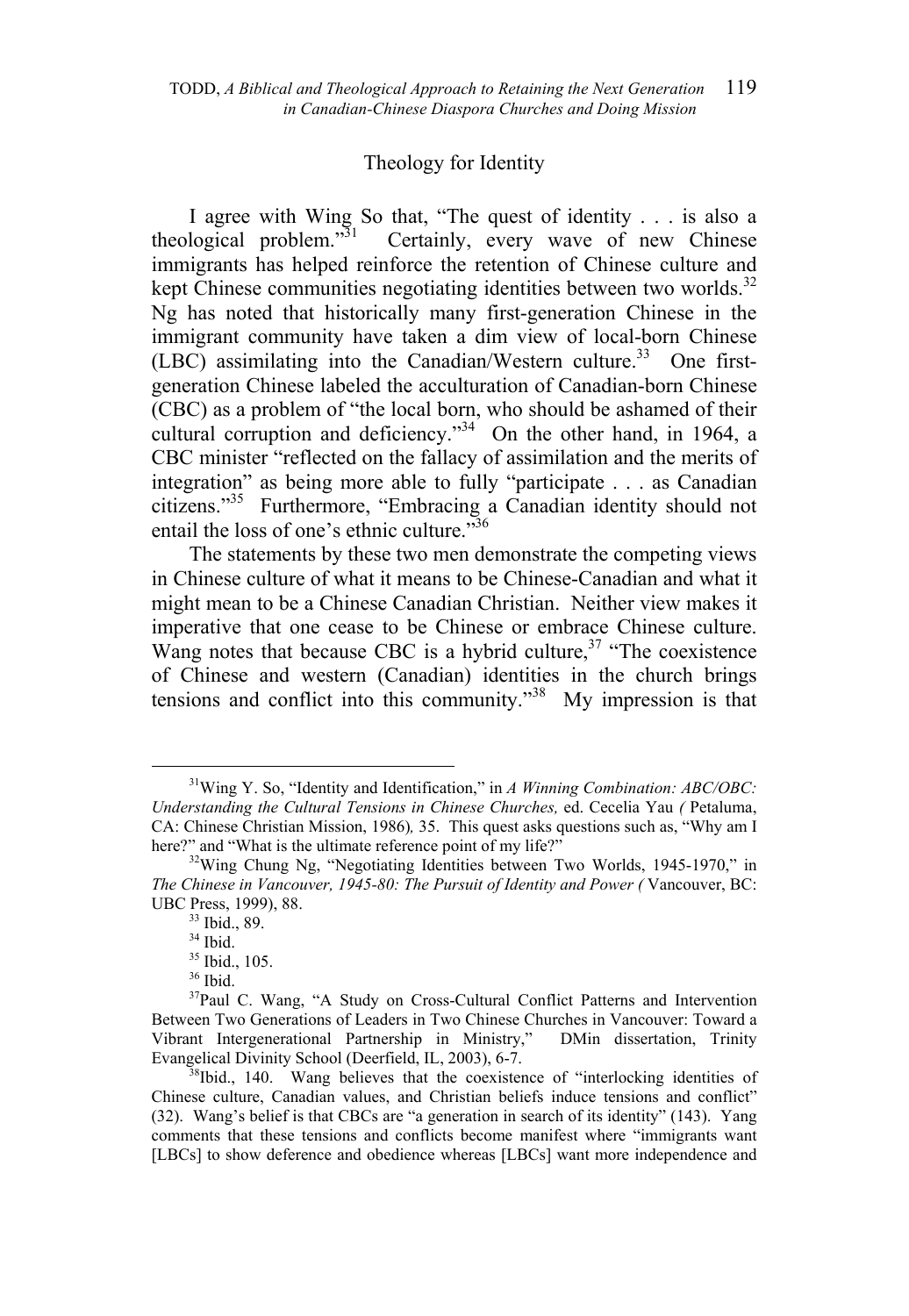some overseas-born Chinese  $(OBC)^{39}$  see the movement towards acculturation as a CBC identity problem. In other words, some OBCs preach a purer form of Chinese culture, seeing the cultural drift as a CBC problem and feel that OBCs have an obligation to pull CBCs back to the cultural center.

It should be obvious that a bicultural identity is different from either a Canadian or a Chinese culture; and it is true that, in the history of English ministries, many have had "a difficult time finding a sense of significance, identity, and belonging within the church."40 However, from a theological point of view, the Christian's identity is given by Christ, not culture (1 Corinthians 15:10, 2 Corinthians 5:17). People need to recognize theologically that God did not make a mistake in their faith development or their ethnic identity formation. The canon defines the people of God as members of Christ's body (Ephesians 4:15-16). The true lineage of faith, according to Romans 4:16-17, is that the descendents of Abraham are those who live by faith. Christians are God's community (John 1:12, Romans 8:14-16), and being "baptized into the body of Christ" (1 Corinthians 12:27) brings people into this new covenant family of God (Galatians 6:10, Romans 11:27). This covenant family of God sets the framework for Christians' identity. The family of God exists to worship God, to be "a house of prayer for all nations" (Mark 11:17), to nurture the intercultural faith family, and to carry out Christ's mission.<sup>41</sup> For these purposes, all the boundaries of ethnic cultural identity are dissolved in Christ. The Cross is the reconciliation point for all nations (Ephesians 2:11-22). Believers are called to pursue peace in light of the reality of the new family of God (Romans 14:19, Hebrews 12:14-17). As part of God's family, Christians are recruited to carry out his mission and purpose (John 20:21)—"The church's essence is missional for the calling and sending action of God forms [Christians'] identity."<sup>42</sup> Christians share a unity, a common identity that is Christocentric and surpasses all

 $\overline{a}$ 

respect." Fenggang Yang, *Chinese Christians in America: Conversion, Assimilation, and Adhesie Identities* (University Park, PA: Penn State Press, 1999), 178.<br><sup>39</sup> From this point forward the acronym OBC means Overseas Born Chinese.<br><sup>40</sup>Wayne Wong, "The Current Challenges of Doing Inter-Generational Chinese

Ministries in Greater Vancouver: A Reconciliation Ministry,"Master's thesis, Northwest

Baptist Seminary (Vancouver, BC, 1998), 8. 41Grudem, "The Nature and Purposes of the Church," in *Systematic Theology,* 867. 42Guder, 82.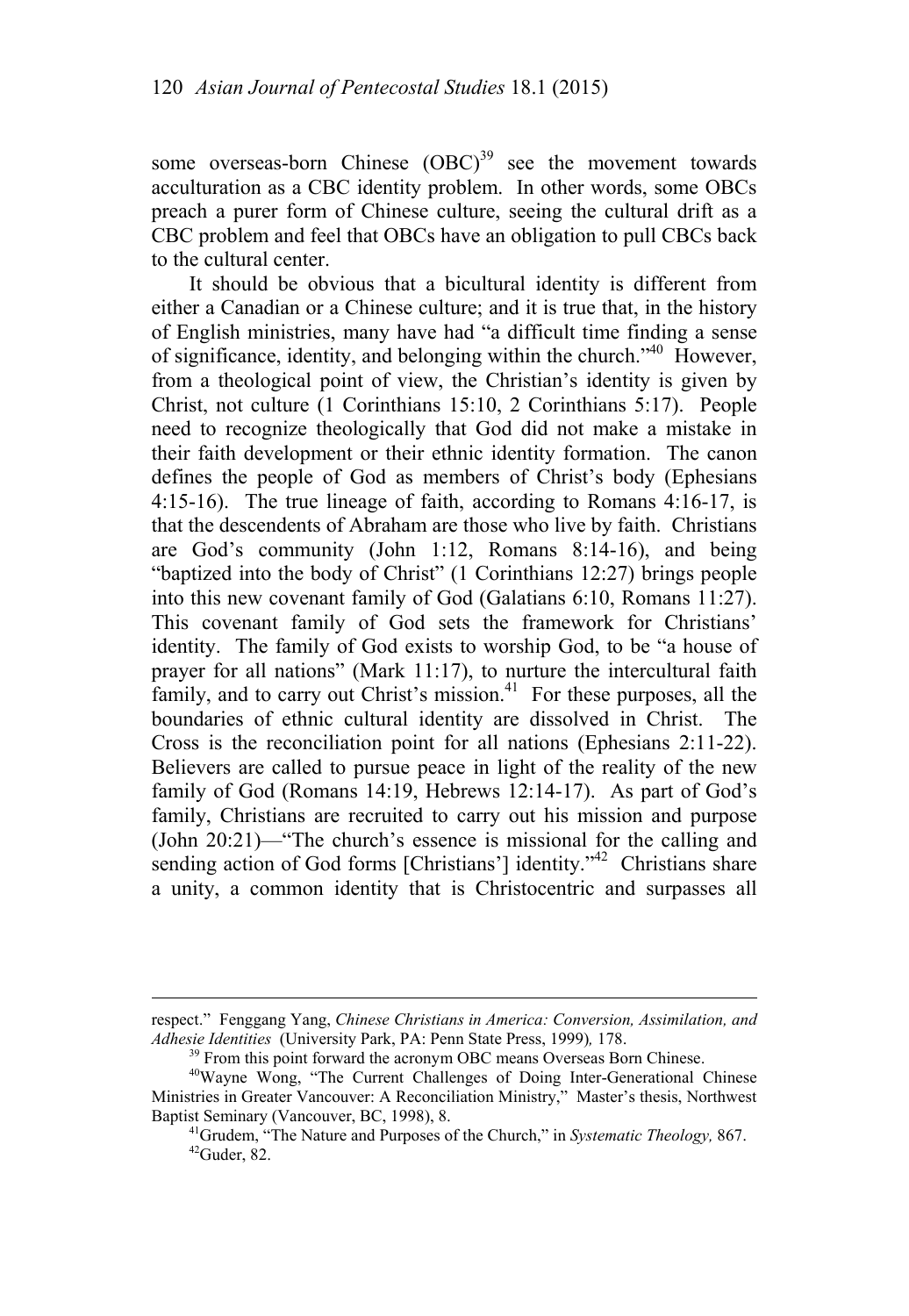cultural conventions. This common identity is anchored "in the theological claim unity is [a reflection of the] Trinitarian God."<sup>43</sup>

## **Theology for Passing the Leadership Baton On to the Next Generation of Adults**

Some OBC leaders in Chinese churches are suspicious that an acculturating English ministry is a subtle rejection of Chinese identity and culture and possibly a rejection of Christian orthodoxy. In fact, many adult second-generation Chinese "find that . . . Christianity reinforces 'Asian' values of family, work, and education;" in some ways, "Confucian ideals . . . [are treated] similar to Christian ideals."<sup>44</sup>

Back in the 1980s, Ling commented that, "The baton belongs to the future leaders."45 English ministries in Chinese bicultural churches have come of age and that future is here now. It is time for an expanded model for English ministries. The scriptures provide various examples of the leadership baton being passed on to the next generation. Some of these narratives are messy, and others are intentional and seamless. Moses mentored and commissioned Joshua (Numbers 27:18-23, Joshua 1:1-18); David prepared Solomon (1 Chronicles 28:1-21); Elijah mentored Elisha (1 Kings 19:19-21); Jesus trained and commissioned the disciples to disciple other leaders (Matthew 28:18-20); Barnabas advocated for Paul's leadership (Acts 9:27-29); and Paul cultivated leadership in bicultural Timothy and encouraged him to also pass the leadership baton (2 Timothy 2:2).

 <sup>43</sup>M. Sydney Park, "Theology of the Household of God: Identity and Function of Christ's Body in Ephesians," in *Honoring the Generations*, 9. 44Rudy V. Busto, "The Gospel According to the Model Minority? Hazarding an

Interpretation of Asian American Evangelical College Students," in *New Spiritual Homes: Religion and Asian Americans,* ed. David K. Yoo (Honolulu, HI: University of Hawaii Press, 1999), 177. Jeung discusses various Confucian virtues, such as family unity, education, a work ethic, a sense of responsibility, duty, and obligation that get adapted into the Western Christian context; Russell Jeung, *Faithful Generations: Race and New Asian American Churches* (Piscataway, NJ: Rutgers University Press, 2005)*,*  33-35. Ruokanen and Huang note that Chinese Christians repeatedly find themselves interfacing Confucianism with a Christian identity; some believe there is little conflict between Christianity and Chinese Confucianism due to the fact that "Confucian thought has a definite religious dimension;" Miikka Ruokanen and Paulos Huang, eds., *Christianity and Chinese Culture* (Grand Rapids, MI: Wm. B. Eerdmans Publishing,

<sup>&</sup>lt;sup>45</sup>Samuel Ling, "The Chinese Way of Doing Things: Contours of OBC-ABC Cultural Differences," in *A Winning Combination: ABC/OBC: Understanding the Cultural Tensions in Chinese Churches,* ed. Cecelia Yau (Petaluma, CA: Chinese Christian Mission, 1986), 58.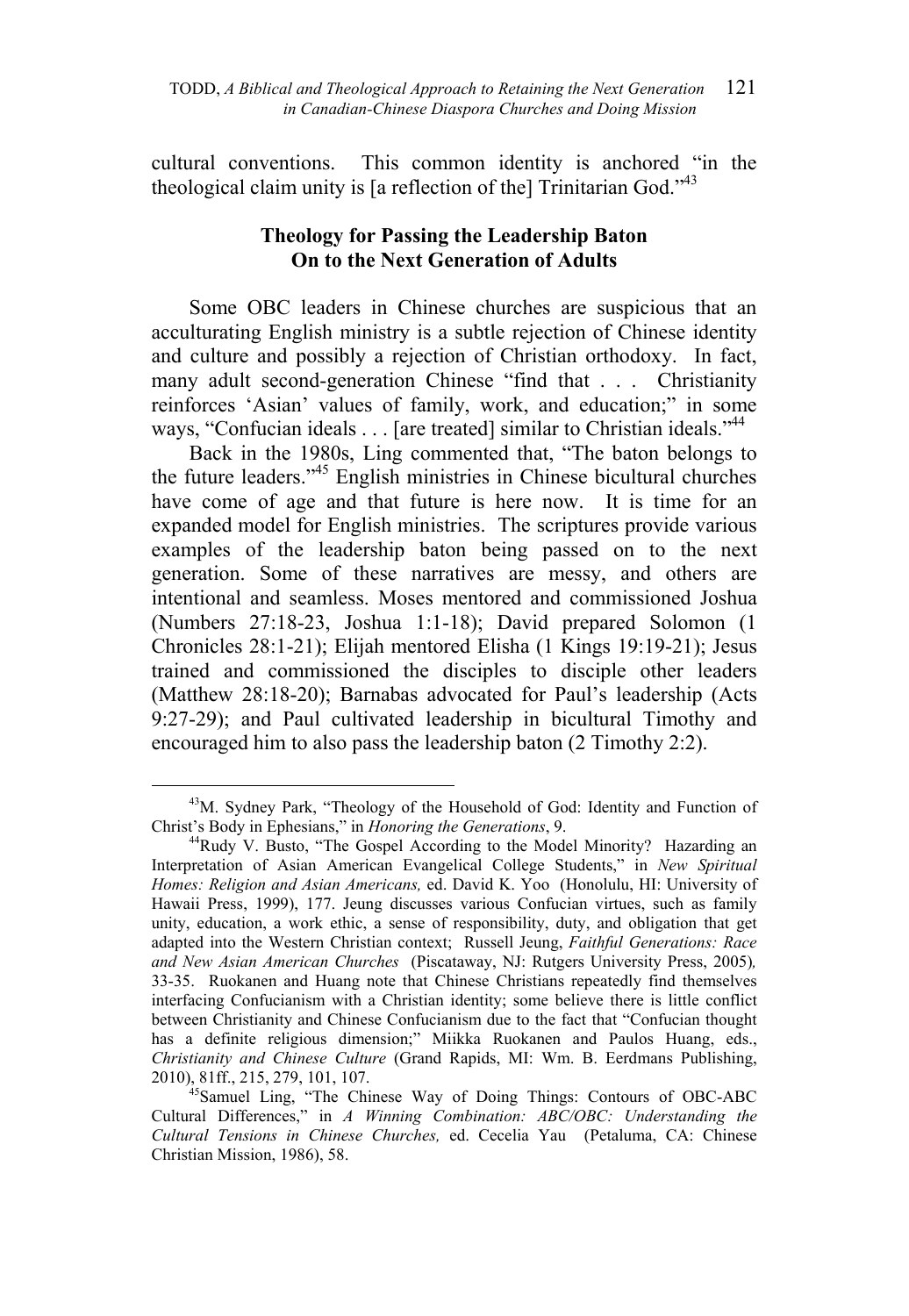The discerning of such transitions needs to be immersed in prayer (Matthew 6:10) and focus on a calling-based leadership. Given scripture, the literature review, and the survey results in this study, I am advocating the retention of English-speaking adults from Canadian-Chinese churches through associated parallel independent English congregational models. These models will require a passing of the leadership baton and empowering English ministry leaders to authentically leverage mission.

#### **Bibliography**

- Anderson, Ray S. The Soul of Ministry: Forming Leaders for God's People. Louisville, KY: Westminster John Knox Press, 1997.
- Bramadat, Paul, and David Seljak, eds. *Christianity and Ethnicity in Canada.* Toronto, ON: University of Toronto Press, 2008.
- Busto, Rudy V. "The Gospel According to the Model Minority? Hazarding an Interpretation of Asian American Evangelical College Students." In *New Spiritual Homes: Religion and Asian Americans,* edited by David K. Yoo. Honolulu, HI: University of Hawaii Press, 1999.
- Cairns. Earle E. "To the Jew First." In *Christianity Through the Centuries: A History of the Christian Church.* Grand Rapids, MI: Zondervan Publishing House, 1981.
- Clark, David K. "Theology in Cultural Context." In *To Know and Love God: Method for Theology.* Wheaton, IL: Crossway Books, 2003, 99-131.
- Crouch, Andy. *Culture Making: Recovering our Creative Calling.*  Downers Grove, IL: InterVarsity Press, 2008.
- Dennis, Rutledge M. Biculturalism, Self-Identity and Societal Transformation. Vol. 15 of Research in Race and Ethnic Relations. Bingley, UK: Emerald Group Publishing, 2008.
- Ebaugh, Helen Rose, and Janet S. Chafetz. *Religion and the New Immigrants.* Walnut Creek, CA: AltaMira Press, 2000.
- Grudem, Wayne. *Systematic Theology.* Grand Rapids, MI: Zondervan, 1994.
- Guder, Darrell L., ed. Missional Church: A Vision for the Sending of the Church in North America. Grand Rapids, MI: Wm.B. Eerdmans, 1998.
- Heidebrecht, Doug. "Culture Clash: What Do We Mean by 'Culture'?" *Mennonite Brethren Herald* 46, no. 9 (September 2007): 9.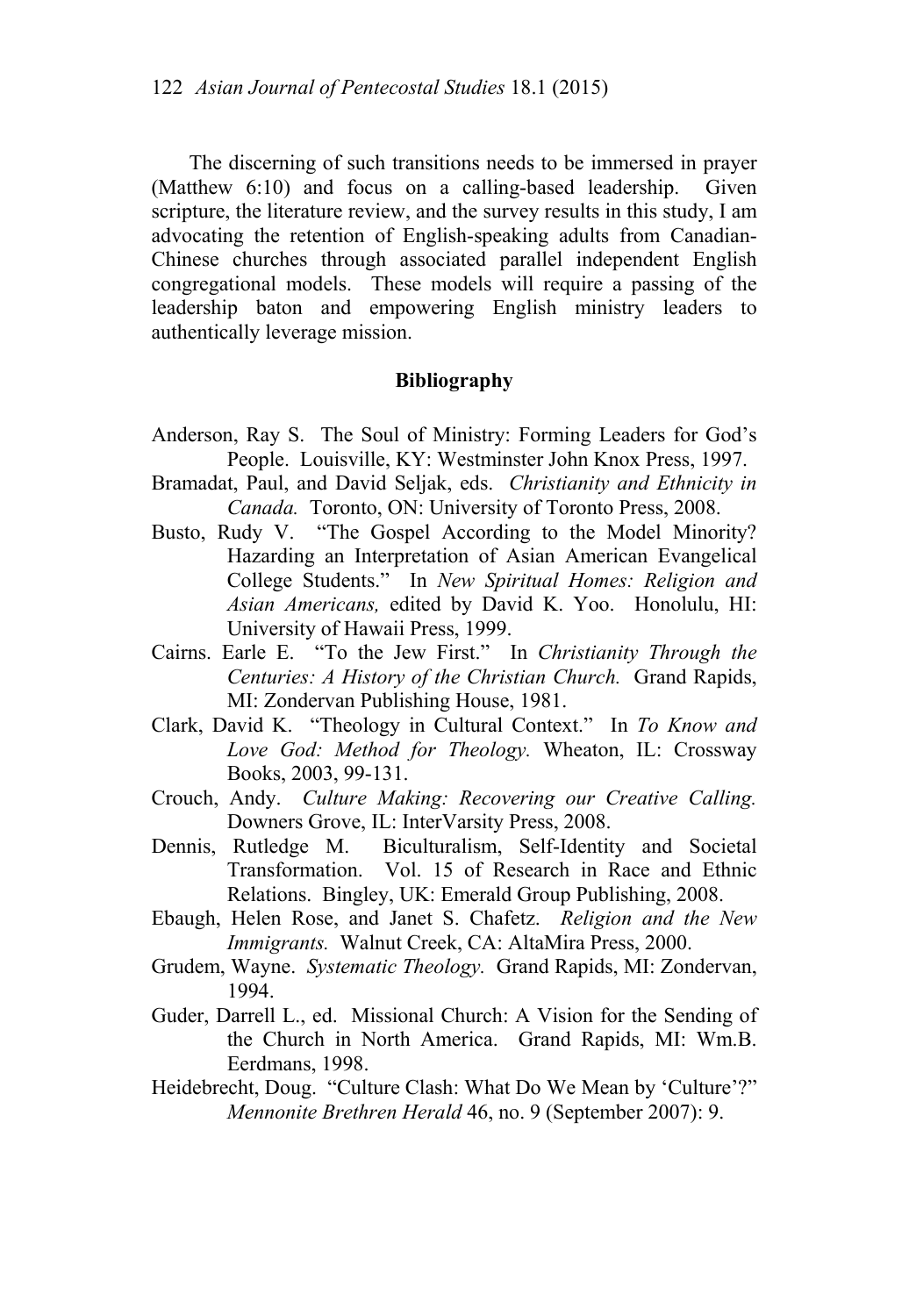TODD, *A Biblical and Theological Approach to Retaining the Next Generation* 123  *in Canadian-Chinese Diaspora Churches and Doing Mission* 

- Jeung, Russell. *Faithful Generations: Race and New Asian American Churches.* Piscataway, NJ: Rutgers University Press, 2005.
- Kersten, G.H. *Reformed Dogmatics.* Vol. 1. Grand Rapids, MI: Wm. B. Eerdmans, 1981.
- Lee, Helen. "Silent Exodus: Can the East Asian Church in America Reverse the Flight of Its Next Generation?" *Christianity Today*, 40, no. 12 (August 12, 1996): 50-53.
- Lee, Sang Hyun. "Pilgrimage and Home in the Wilderness of Marginality: Symbols and Context in Asian American Theology." In *New Spiritual Homes: Religion and Asian Americans,* edited by David K. Yoo*.* Honolulu, HI: University of Hawaii.
- Ling, Samuel. "The Chinese Way of Doing Things: Contours of OBC-ABC Cultural Differences." In *A Winning Combination: ABC/OBC: Understanding the Cultural Tensions in Chinese Churches,* edited by Cecelia Yau. Petaluma, CA: Chinese Christian Mission, 1986.
- Min, Pyong Gap, and Jung Ha Kim, eds. *Religions in Asian America: Building Faith Communities.* Walnut Creek, CA: AltaMira Press, 2002.
- Ng, Wing Chung. *The Chinese in Vancouver, 1945-80: The Pursuit of Identity and Power.* Vancouver, BC: UBC Press, 1999.
- Niebuhr, Richard. *Christ and Culture.* New York: HarperCollins Publishers, reprint 1996.
- Park, M. Sydney, Soong-Chan Rah, and Al Tizon, eds. *Honoring the Generations: Learning with Asian North American Congregations.* Valley Forge, PA: Judson Press, 2012.
- Paul, Bob. "Leadership Integrity." Class lecture in DMPM 922 Leadership Theory, Theology, and Practice, Carey Theological College, Vancouver, BC, January 18, 2013.
- Rah, Soong-Chan. "A Theology of Culture." In *Cultural Intelligence for a Changing Church.* Compact disc, Regent College, 2013.
	- \_\_\_\_\_\_. Many Colors: Cultural Intelligence for a Changing Church. Chicago, IL: Moody Publishers, 2010.
- \_\_\_\_\_\_. *The Next Evangelicalism: Freeing the Church from Western Cultural Captivity.* Downers Grove, IL: InterVarsity Press, 2009.
- Ruokanen, Miikka, and Paulos Huang, eds. *Christianity and Chinese Culture*. Grand Rapids, MI: Wm. B. Eerdmans Publishing, 2010.